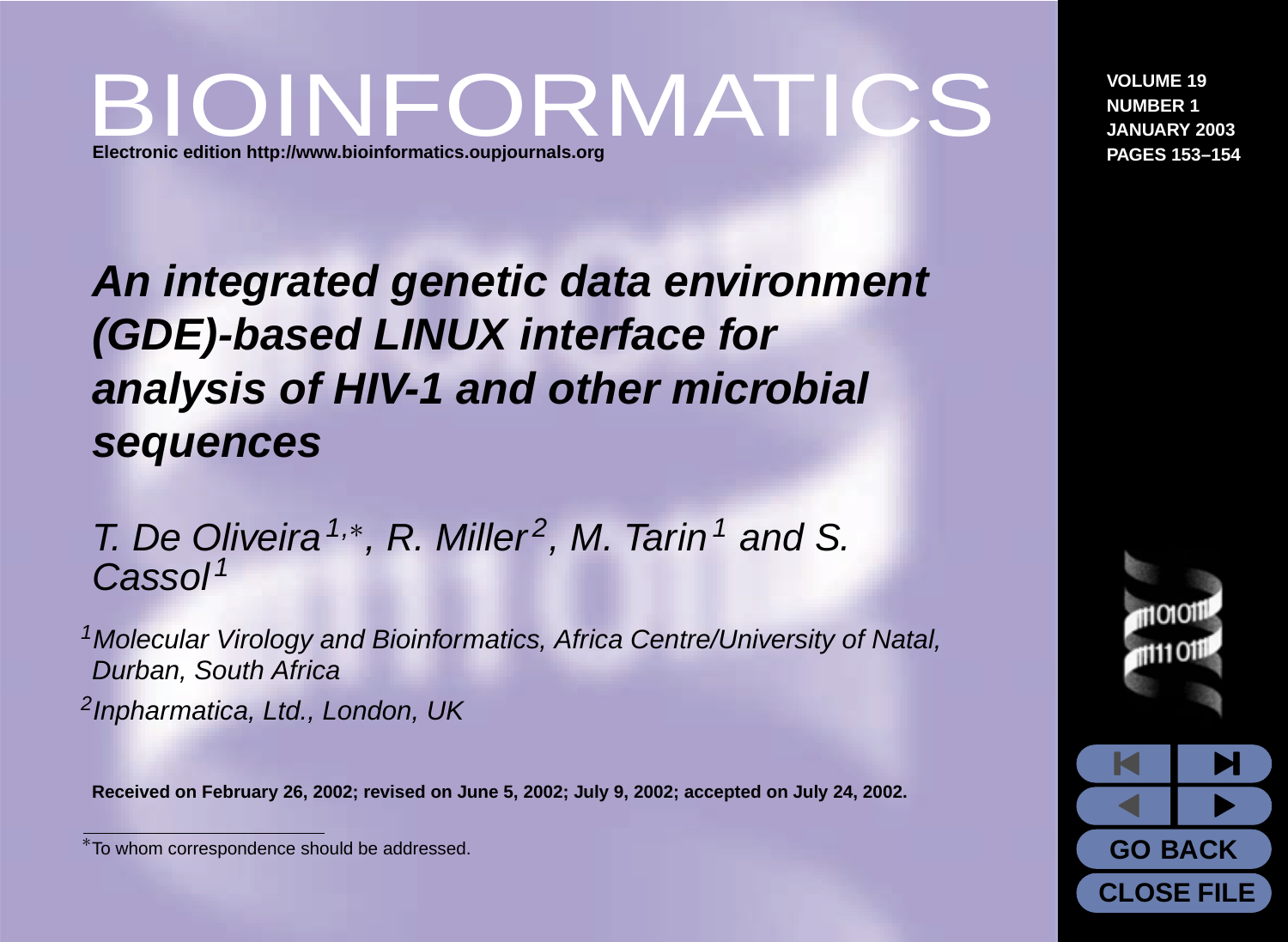#### <span id="page-1-0"></span>**Abstract**

*Motivation: Sequence databases encode a wealth of information needed to develop improved vaccination and treatment strategies for the control of HIV and other important pathogens. To facilitate effective utilization of these datasets, we developed a user-friendly GDE-based LINUX interface that reduces input/output file formatting.*

*Design and Results: GDE was adapted to the Linux operating system, bioinformatics tools were integrated with microbe-specific databases, and up-to-date GDE menus were developed for several clinically important viral, bacterial and parasitic genomes. Each microbial interface was designed for local access and contains Genbank, BLAST-formatted and phylogenetic databases.*

*Availability: GDE-Linux is available for research purposes by direct application to the corresponding author. Application-specific menus and support files can be downloaded from [\(http://www.bioafrica.net\)](http://www.bioafrica.net).*

*Contact: [toliveira@mrc.ac.za](mailto:toliveira@mrc.ac.za)*

#### **Abstract**

**[Introduction](#page-2-0) [System and methods](#page-4-0) [HIV-1 as a model . . .](#page-5-0) [Discussion](#page-6-0) [References](#page-7-0)**

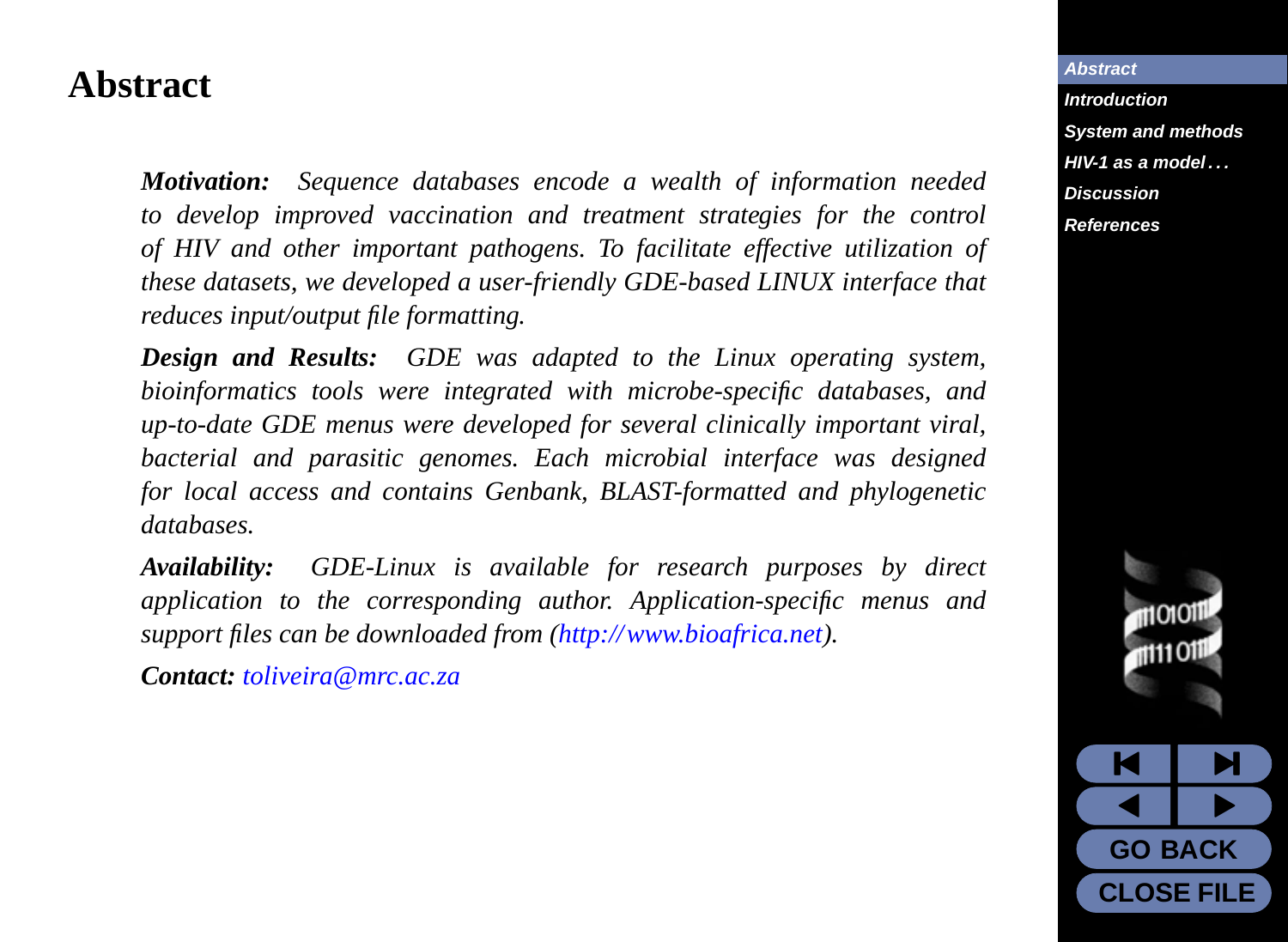#### <span id="page-2-0"></span>**Introduction**

Recent advances have lead to an unprecedented increase in HIV-1 and other microbial sequence data. Most of the newly acquired information has been deposited in public repositories such as the Los Alamos HIV Sequence Database [\(http://hiv-web.lanl.gov\)](http://hiv-web.lanl.gov), the Influenza Sequence Database [\(Macken](#page-7-0) *[et al.](#page-7-0)*, [2001\)](#page-7-0) and the Sanger (parasite-specific) Database [\(http://www.sanger.ac.](http://www.sanger.ac.uk/Projects/L_major/) [uk/Projects/L](http://www.sanger.ac.uk/Projects/L_major/)\_major/). These datasets constitute a rich source of sequence and epitope data for use in evolutionary and vaccine development studies.

New bioinformatics tools are needed to effectively manage, analyse and interpret these rapidly emerging datasets. Stand-alone software programs edit, align and perform phylogenetic analyses, but are often difficult to locate and use. In addition, installation of new programs is time consuming and may require extensive expertise to manipulate the computer's operating system, select the correct bioinformatics tools and construct an appropriate dataset.

To facilitate data mining, we developed a bioinformatics 'workbench' that combines the flexibility of the Genetic Data Environment (GDE) with the power of LINUX. GDE is a 'front-end' sequence analysis program originally developed for Sun UNIX<sup>TM</sup> systems with an OpenView X Window manager [\(Smith](#page-8-0) *et al.*, [1994\)](#page-8-0). GDE was subsequently adapted to Seqlab, a graphical user interface (GUI) that incorporates most of the software distributed in the GCG toolset [\(Womble,](#page-8-0) [2000\)](#page-8-0). The main advantage of this software is its ability to 'wrap' around a wide range of programs and display the program output. LINUX, a re-implementation of UNIX<sup>TM</sup>, is one of the most frequently-used

#### **[Abstract](#page-1-0)**

**Introduction [System and methods](#page-4-0) [HIV-1 as a model . . .](#page-5-0) [Discussion](#page-6-0) [References](#page-7-0)**

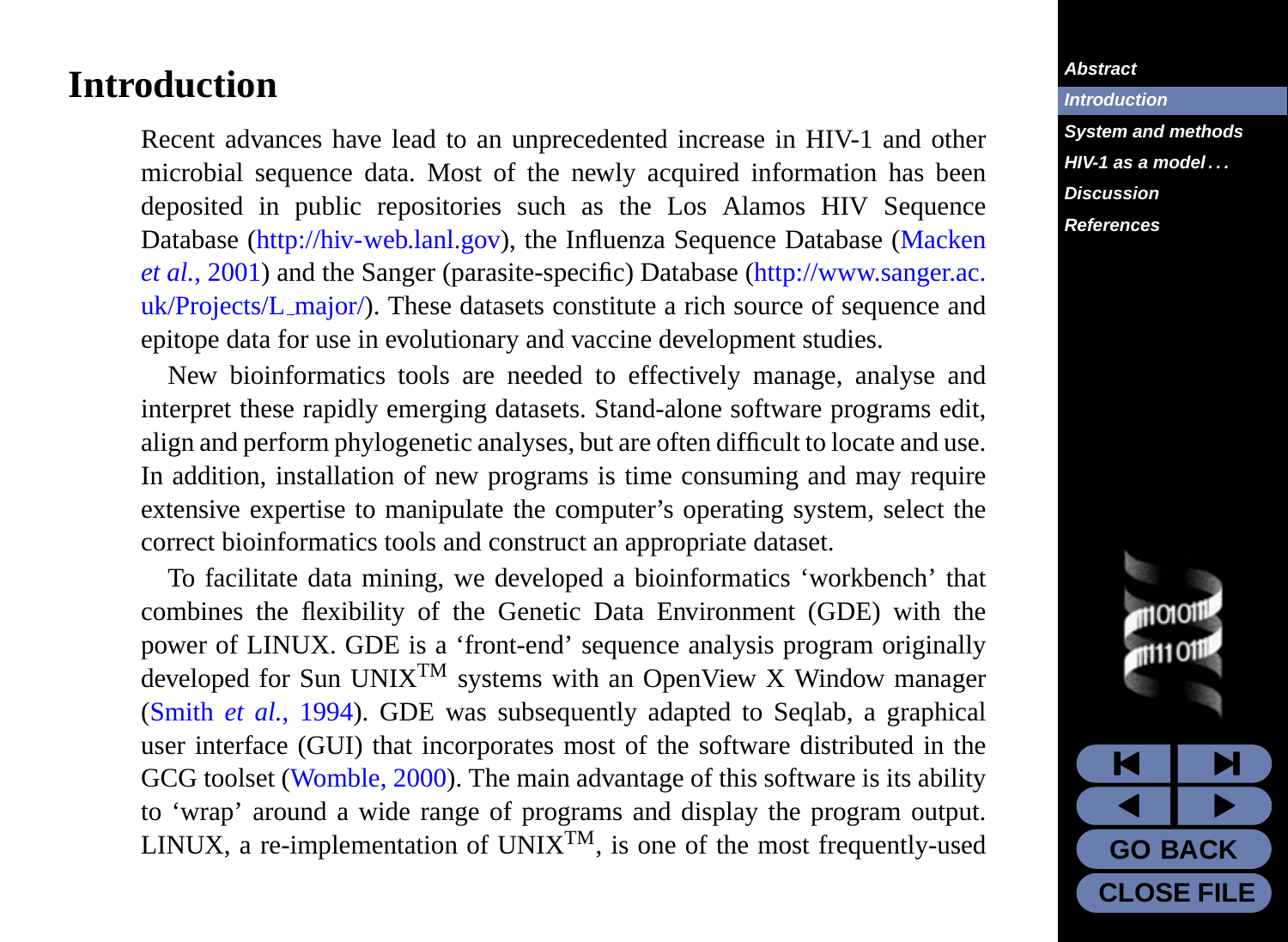operating systems in bioinformatics. It is portable (suitable for use with laptops and Intel 386-based systems) and supports clustering.

The combined GDE-LINUX reduces the complexity and repetitive nature of input/output formatting and facilitates development of user-defined local databases that are population- and/or disease-specific. Although easily adapted to any small-sized (10–20 Kb) sequence, GDE-LINUX is particularly useful for the diagnosis and evolutionary analysis of viral (HIV, HBV, HCV, HHV-8), bacterial (*M. tuberculosis*) and parasitic (*Schistosoma, Leishmania*) pathogens. Sequence databases and menu files are available at [\(http://www.bioafrica.net/](http://www.bioafrica.net/GDE linux/GDE microbial. html) [GDElinux/GDEmicrobial.html\)](http://www.bioafrica.net/GDE linux/GDE microbial. html).

#### **[Abstract](#page-1-0)**

**[Introduction](#page-2-0) [System and methods](#page-4-0) [HIV-1 as a model . . .](#page-5-0) [Discussion](#page-6-0) [References](#page-7-0)**

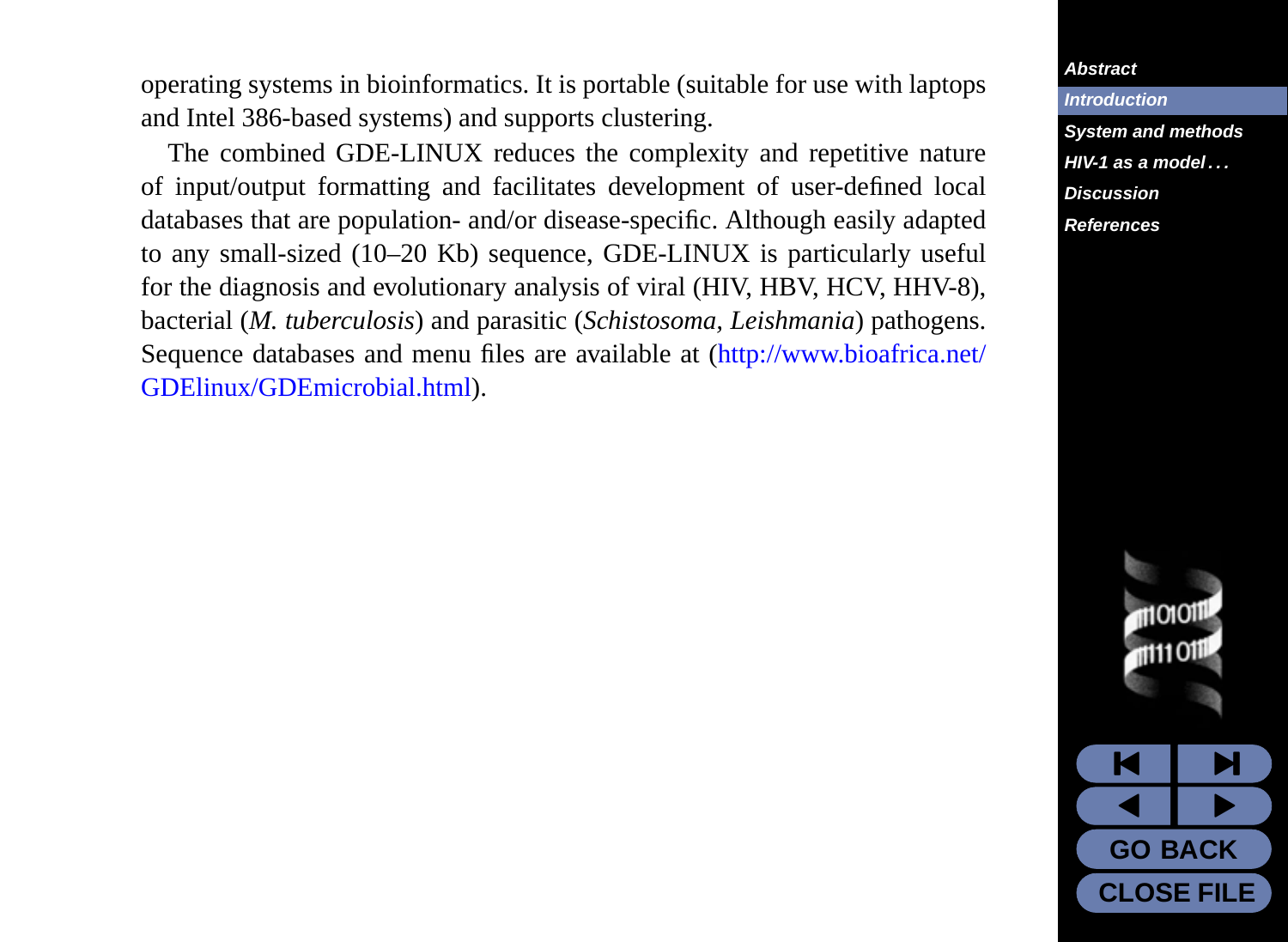### <span id="page-4-0"></span>**System and methods**

New software is integrated into GDE-L by editing a unique menu file that controls the menu appearance (.GDEmenus). This same menu file is responsible for sending commands and input files to applications such as BLAST, CLUSTAL W, PAML and readseq. Since the code for menu editing is similar to the code used to run the software command line, the incorporation of new functions is simple and requires knowledge of shell programming (cat, sed and variables). All formats supported by readseq sequence conversion software are readily accepted in GDE-L. If a software input format is supported, and the command line options and output are known, integration is easy.

The newly-created .GDEmenus files are then copied to a home directory. Accessory PERL scripts permit the integration of new sequence and BLAST-formatted datasets without editing the menu control file. The copying of pathogen- or disease-specific menu files allows each user to create his/her own custom-designed bioinformatics interface, update and change the interface and adapt it to his/her own research needs. Each new database gives rapid, local access to an entire set of Genbank sequences, BLAST-formatted and phylogenetic databases.

On-line tools have also been integrated into GDE-L. By using a web browser interface, investigators can access on-line software, send sequences to remote sites and search on-line databases (Genbank, PubMed). Researchers simply copy the sequence from GDE and paste it into the web browser. PERL scripts allow integration of novel web resources.

#### **[Abstract](#page-1-0) [Introduction](#page-2-0) System and methods [HIV-1 as a model . . .](#page-5-0) [Discussion](#page-6-0) [References](#page-7-0)**

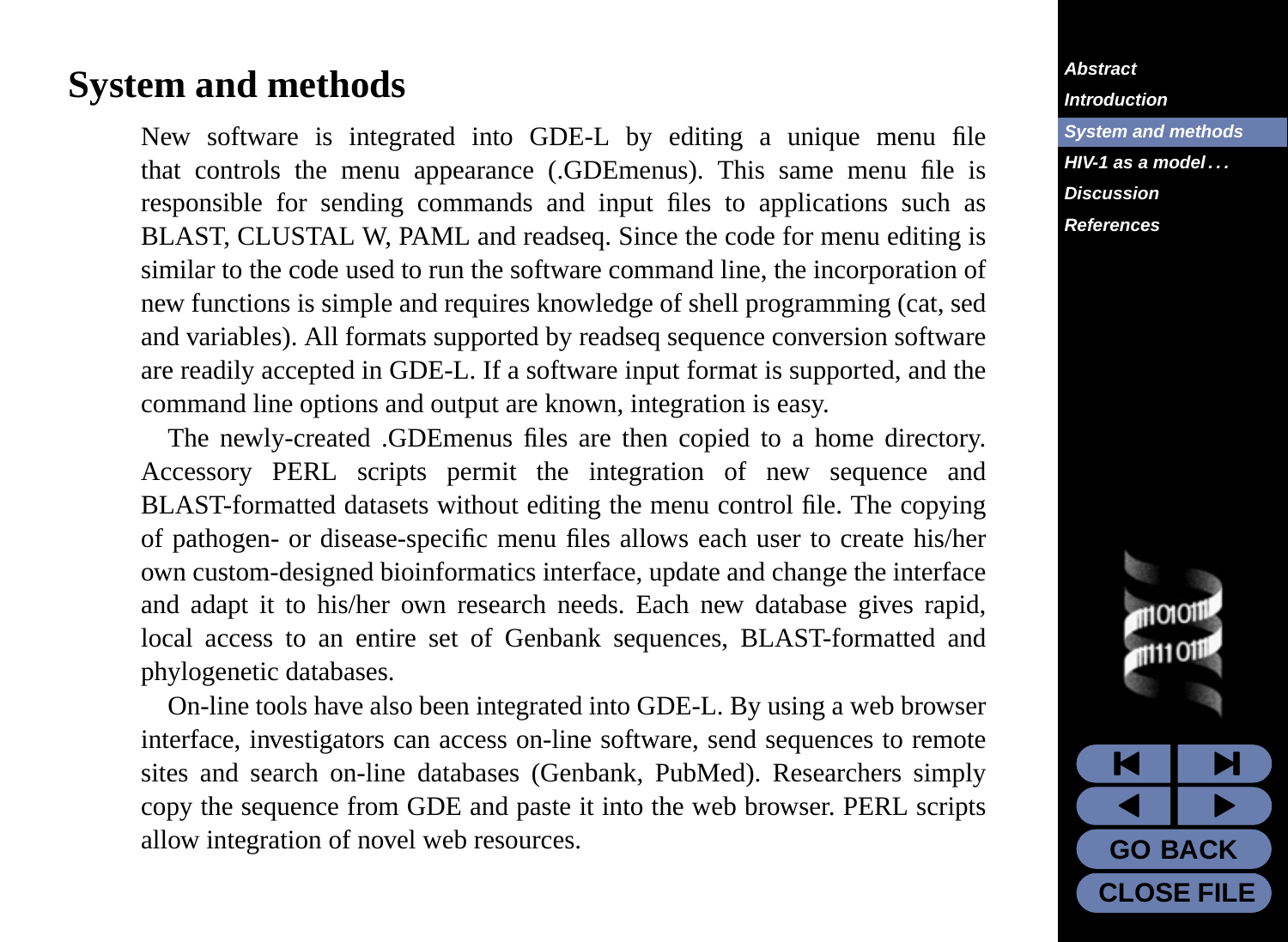### <span id="page-5-0"></span>**HIV-1 as a model interface**

As with all studies of genetic diversity, sequence analysis of HIV-1 involves the use of multiple bioinformatics tools. Each new sequence must be edited, aligned and screened against previously amplified sequences to rule out cross-contamination between samples. The order of these steps is highly variable and dependent on the hypothesis to be tested. Studies may involve screening the *pol* gene for drug resistance, identifying biologically important variants circulating in a given population, searching for recombinants, monitoring the changing dynamics of subtype distribution, or identifying subtype-specific transmission patterns.

All of the sequence-specific databases, phylogenetic datasets and programs needed to study the diversity and molecular phylogeny of HIV-1 have been integrated into a single GDE-Linux interface. Local GenBank databases are accessed with XYLEM [\(Fristensky,](#page-7-0) [1993\)](#page-7-0) and searched using either a FASTA or BLAST program. The BLAST dataset contains information on sequence location, contamination detection, and genetic subtype. Additional datasets, such as information on African HIV-1 strains, drug resistance and subgenomic regions are easily imported into the same interface.

Other bioinformatics programs installed in the HIV-1 interface include: sequence clustering (Phrap) and Stack Pack [\(Miller](#page-7-0) *et al.*, [1999\)](#page-7-0); phylogenetic programs, including Phylip [\(Felsenstein,](#page-7-0) [1989\)](#page-7-0); PAML [\(Yang,](#page-8-0) [1997\)](#page-8-0); Bootscanning [\(Salminen](#page-7-0) *et al.*, [1995\)](#page-7-0) for detecting recombination and TipDate [\(Rambaut,](#page-7-0) [2000\)](#page-7-0) for measuring rates of evolution.

**[Abstract](#page-1-0) [Introduction](#page-2-0) [System and methods](#page-4-0) HIV-1 as a model . . . [Discussion](#page-6-0) [References](#page-7-0)**

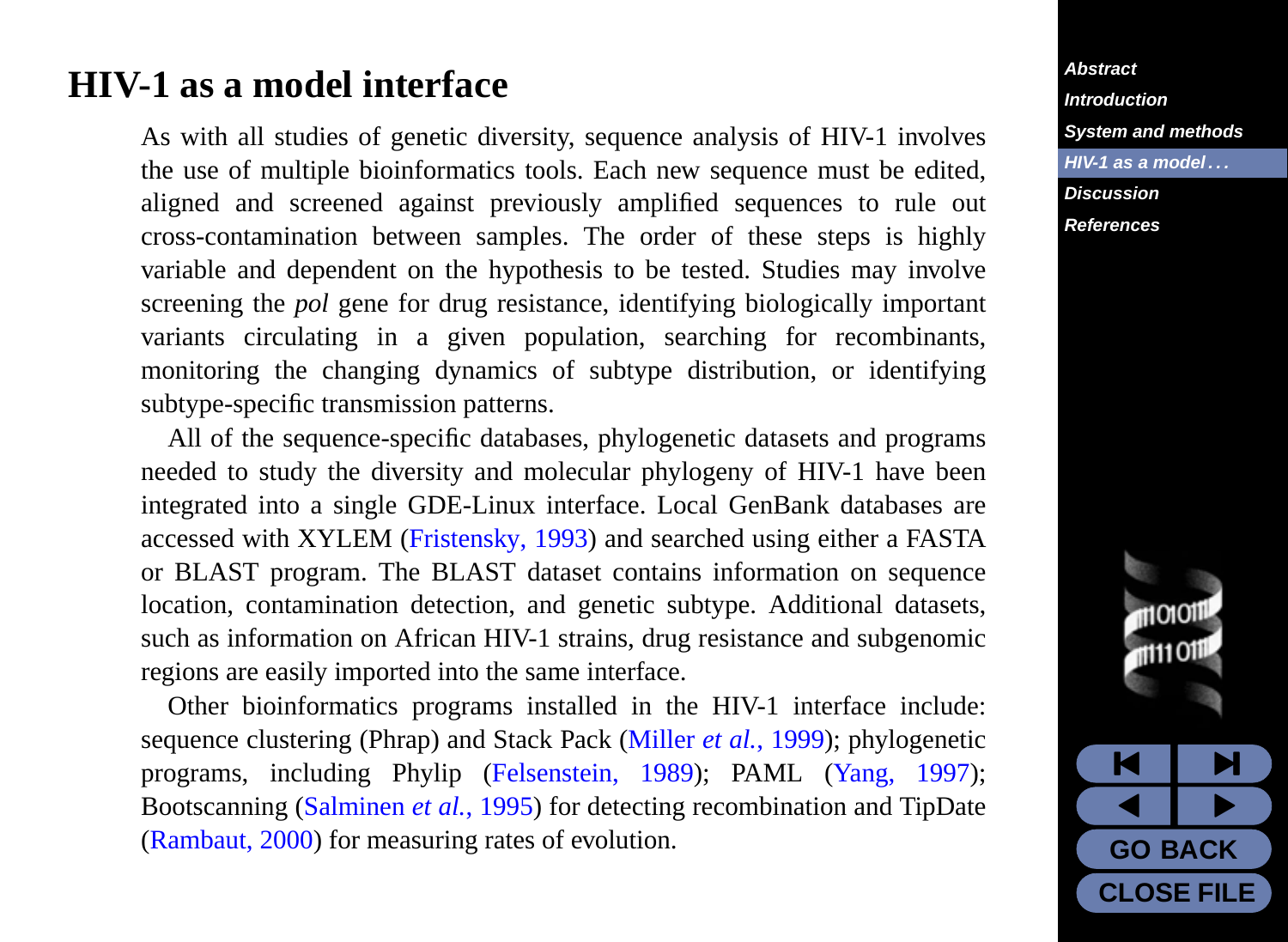## <span id="page-6-0"></span>**Discussion**

GDE-LINUX is an efficient, user-friendly interface that facilitates access to a broad spectrum of bioinformatics tools without the complexities of input/output file formatting between modules. The system is easily adapted to the needs of individual researchers, providing them with the expertise they need to analyse and annotate their own sequences. The novel use of scripts makes it easier to add, maintain and update these sequence-specific databases and to access on-line tools. The open source nature for distributing interface menus allows the scientific community to add new menus and applications as required. The ability to create highly specialized, population-specific databases, that can be easily analysed at the local level, eliminates the need for continual access to large international databanks. This is important in resource-constrained settings where bandwidth and access to high-speed internet are problematic. Our current research is focused on using GDE-L to better understand the epidemiological behaviour of HIV-1 in southern Africa, identify CTL escape mutants and develop novel vaccine and therapeutic strategies for the prevention and treatment of HIV/AIDS in developing countries.

**[Abstract](#page-1-0) [Introduction](#page-2-0) [System and methods](#page-4-0) [HIV-1 as a model . . .](#page-5-0) Discussion [References](#page-7-0)**

> 110101 1111011 M I M  $\overline{\bullet}$

**GO BACK CLOSE FILE**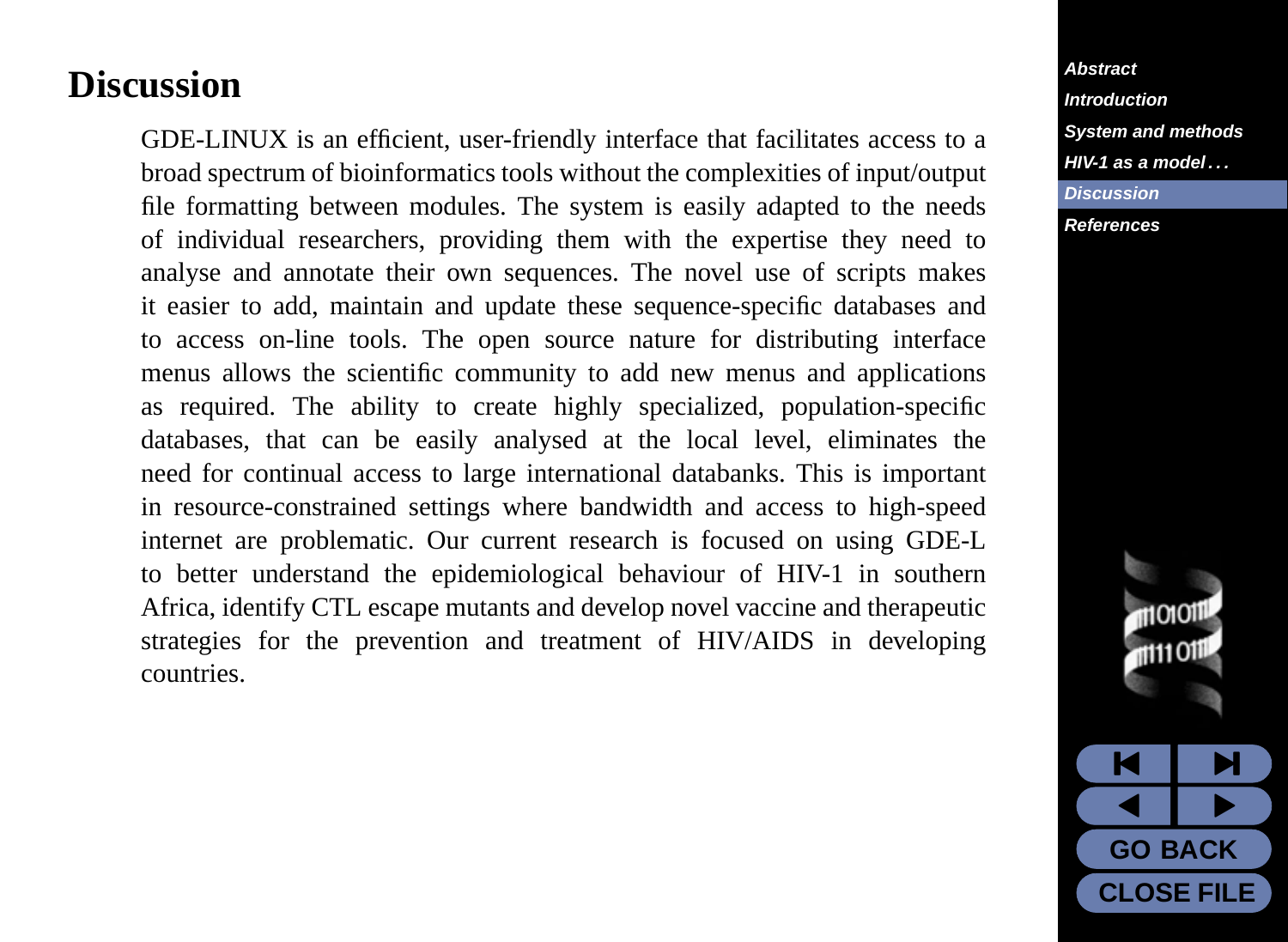### <span id="page-7-0"></span>**References**

- Felsenstein,J. (1989) PHYLIP Phylogeny inference package (Version 3.2). *Cladistics*, **5**, 164–166.
- Fristensky,B. (1993) Feature expressions: creating and manipulating sequence datasets. *Nucleic Acids Res.*, **21**, 5997–6003. [MEDLINE Abstract](http://www.ncbi.nlm.nih.gov/htbin-post/Entrez/query?uid=8290362&form=6&db=m&Dopt=r)
- Macken,C., Lu,H., Goodman,J. and Boykin,L. (2001) The value of a database in surveillance and vaccine selection. In Cox,O.N. and Hampson,W.A. (eds), *Options for the Control of Influenza IV*. Elsevier Science, A.D.M.E Amsterdam, pp. 103–106.
- Miller,R.T., Christoffels,A.G., Gopalakrishnan,C., Burke,J., Ptitsyn,A.A., Broveak,T.R. and Wide,W.A. (1999) A comprehensive approach to clustering of expressed human gene sequences: the sequence tag alignment and consensus knowledge base. *Genome Res.*, **9**, 1143–1155. [MEDLINE](http://www.ncbi.nlm.nih.gov/htbin-post/Entrez/query?uid=10568754&form=6&db=m&Dopt=r) **[Abstract](http://www.ncbi.nlm.nih.gov/htbin-post/Entrez/query?uid=10568754&form=6&db=m&Dopt=r)**
- Rambaut,A. (2000) Estimating the rate of molecular evolution: incorporating non-contemporaneous sequences into maximum likelihood phylogenies. *Bioinformatics*, **16**, 395–399. [MEDLINE Abstract](http://www.ncbi.nlm.nih.gov/htbin-post/Entrez/query?uid=10869038&form=6&db=m&Dopt=r)
- Salminen,M., Carr,J., Burke,D. and McCutchan,F. (1995) Identification of breakpoints in intergenotypic recombinants of HIV-1 by Bootscanning. *ARHR*, **11**, 1423–1425.

**[Abstract](#page-1-0) [Introduction](#page-2-0) [System and methods](#page-4-0) [HIV-1 as a model . . .](#page-5-0) [Discussion](#page-6-0) References**